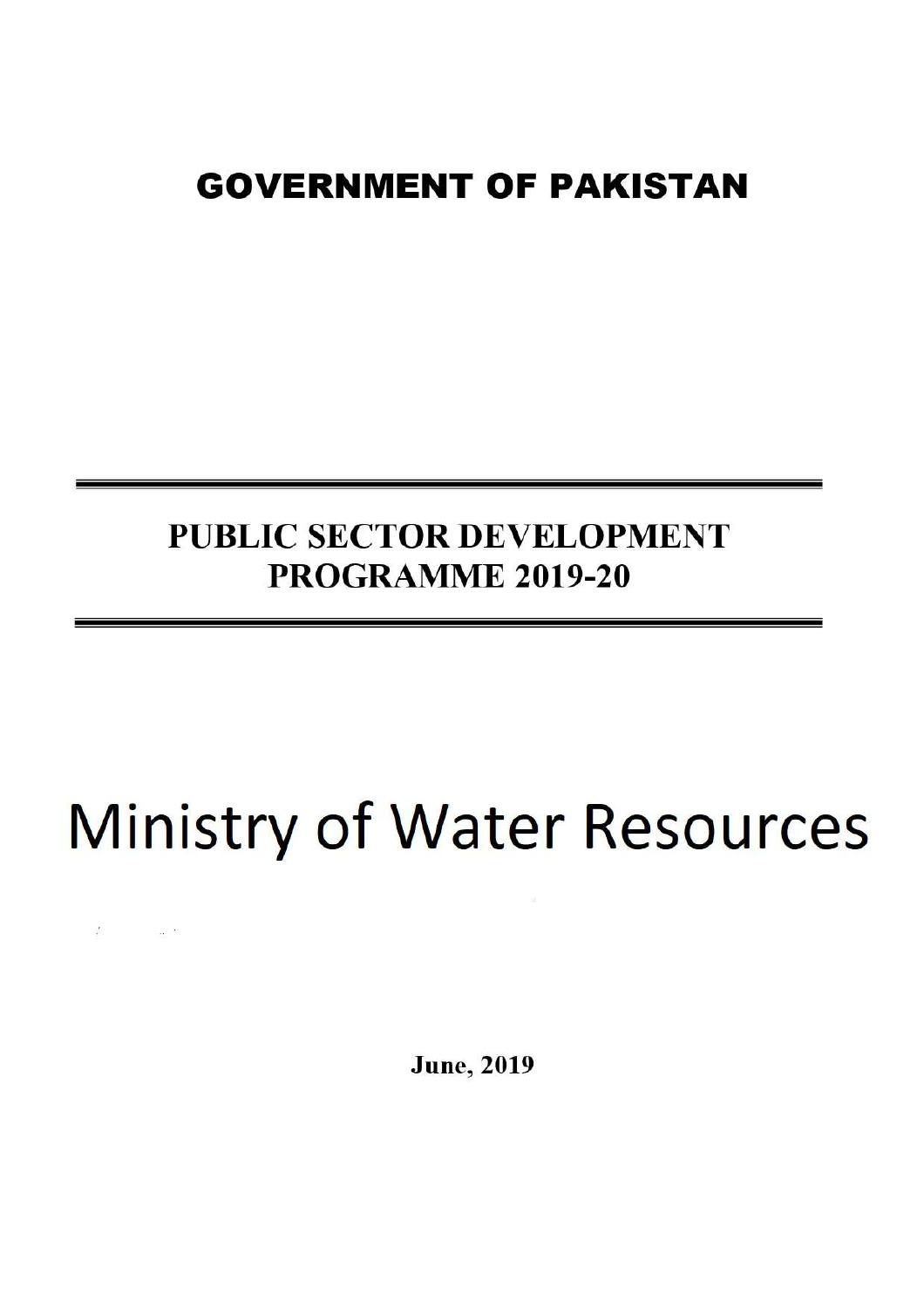|              |                                                                                                                                                     |                                                         |                                                  |            |                            |                   |           | (Million Rupees)            |              |
|--------------|-----------------------------------------------------------------------------------------------------------------------------------------------------|---------------------------------------------------------|--------------------------------------------------|------------|----------------------------|-------------------|-----------|-----------------------------|--------------|
| G.SI.<br>No. | Name of Project                                                                                                                                     | Approval<br><b>Status</b>                               | <b>Estimated Cost</b><br><b>Total</b><br>Foreign |            | <b>Expenditure</b><br>upto | Throw-<br>forward | Foreign   | Allocation 2019-20<br>Rupee | <b>Total</b> |
|              |                                                                                                                                                     |                                                         |                                                  | Aid        | 30.06.2019                 | 01.07.2019        | Aid       |                             |              |
| 1            | $\overline{2}$                                                                                                                                      | $\overline{3}$                                          | $\overline{4}$                                   | 5          | 6                          | $\overline{7}$    | 8         | 9                           | 10           |
|              | <b>Hydel Projects</b><br>On-going Schemes:                                                                                                          |                                                         |                                                  |            |                            |                   |           |                             |              |
| 935          | Chitral Hydel Power Station Capacity<br>Enhancement From 1 MW to 5 MW                                                                               | <b>CDWP</b><br>08.03.2017                               | 2188.835                                         | 567.111    | 10.000                     | 2178.835          | 228.000   | 76.000                      | 304.000      |
| 936          | Dasu Hydro Power Project Stage-I<br>(2160 MW) (District Kohistan, Khyber<br>Pakhtunkhwa)                                                            | <b>ECNEC</b><br>28.03.2014<br><b>CDWP</b><br>06.05.2019 | 510980.200                                       | 218547.500 | 90709.456                  | 420270.744        | 4500.000  | 50181.485                   | 54681.485    |
| 937          | Establishment of Pakistan Glacier<br>Monitoring Network Upper Indus Basin<br>Area Falling within KPK, Gilgit Baltistan,<br>and Azad Jammu & Kashmir | <b>CDWP</b><br>08.06.2016                               | 891.780                                          | 681.050    | 65.131                     | 826.649           | 200.000   | 60.000                      | 260.000      |
| 938          | Golan Gol Hydro Power Project (106<br>MW) (Chitral)                                                                                                 | <b>ECNEC</b><br>30.09.2016                              | 38226.454                                        | 13185.022  | 35157.690                  | 3068.764          | 500.000   | 1485.000                    | 1985.000     |
| 939          | Keyal Khawar Hydro Power Project,<br>Khyber Pakhtunkhwa, (Kohistan) (128<br>MW)                                                                     | <b>ECNEC</b><br>29.01.2016                              | 26084.178                                        | 9364.475   | 3503.638                   | 22580.540         | 65.000    | 631.000                     | 696.000      |
| 940          | Mangla Hydropower Training Institute<br>(HPTI) AFD Grant, Mirpur Azad Kashmir                                                                       | <b>CDWP</b><br>29.11.2013                               | 486.151                                          | 155.195    | 716.382                    | $-230.231$        | 0.000     | 101.320                     | 101.320      |
| 941          | Mangla Power Station Refurbishment &<br>Upgradation of Generation Units (310<br>MW)                                                                 | <b>ECNEC</b><br>31.12.2013                              | 52224.307                                        | 31728.853  | 9465.505                   | 42758.802         | 1500.000  | 4077.460                    | 5577.460     |
| 942          | Neelum Jhelum Hydro Power Project<br>(969 MW) (China, Kuwait, Saudi Arabia,<br>IDB and OPEC)                                                        | <b>ECNEC</b><br>19.12.2015                              | 506808.610                                       | 236380.150 | 474516.000                 | 32292.610         | 2000.000  | 32292.000                   | 34292.000    |
| 943          | Tarbela Fifth Extension Hydro Power<br>Project (1410 MW) Sawabi                                                                                     | <b>ECNEC</b><br>20.12.2016                              | 82361.600                                        | 35988.000  | 2314.783                   | 80046.817         | 1500.000  | 1769.280                    | 3269.280     |
| 944          | Tarbela Fourth Extension Hydro Power<br>Project (1410 MW) (Swabi)                                                                                   | <b>ECNEC</b><br>16.08.2012<br>(RUP)                     | 114944.000                                       | 76437.000  | 86176.931                  | 28767.069         | 3000.000  | 11340.000                   | 14340.000    |
| 945          | Thakot Hydro Power Project (4000 MW)<br>(Battagram) (Study)                                                                                         | <b>CDWP</b><br>18.06.2012                               | 1107.950                                         | 0.000      | 783.870                    | 324.080           | 0.000     | 220.000                     | 220.000      |
| 946          | Warsak Hydroelectric Power Station 2nd<br>Rehabilitation (242.96 MW)                                                                                | <b>ECNEC</b><br>09.07.2015                              | 22254.230                                        | 11283.519  | 1562.231                   | 20691.999         | 1800.000  | 2544.807                    | 4344.807     |
|              |                                                                                                                                                     | Total (On-going):                                       | 1358558.295                                      | 705866.739 | 704981.617                 | 653576.678        | 15293.000 | 104778.352                  | 120071.352   |
|              |                                                                                                                                                     |                                                         |                                                  |            |                            |                   |           |                             |              |
|              | <u>New Schemes:</u>                                                                                                                                 |                                                         |                                                  |            |                            |                   |           |                             |              |
| 947          | Dargai Hydroelectric Power Station<br>Rehabilitation & Capacity Enhancement<br>from 20 to 22 MW                                                     | <b>ECNEC</b><br>14.11.2018                              | 4050.364                                         | 2284.888   | 0.000                      | 4050.364          | 50.000    | 295.000                     | 345.000      |
| 948          | Dudhnal Dam Multipurpose Project (960<br>MW), Muzaffarabad (Feasibility)                                                                            | Un-<br>Approved                                         | 386.385                                          | 0.000      | 0.000                      | 386.385           | 0.000     | 252.000                     | 252.000      |
| 949          | Ghazi Barotha Hydropower Project<br>(Feasibility)                                                                                                   | Un-<br>Approved                                         | 135.000                                          | 595.116    | 0.000                      | 135.000           | 0.000     | 40.000                      | 40.000       |
| 950          | Lower Palas Hydropower Project (665<br>MW) District Kohistan, Khyber<br>Pakhtunkhwa (Feasibility)                                                   | Un-<br>Approved                                         | 483.195                                          | 383.310    | 0.000                      | 483.195           | 0.000     | 40.000                      | 40.000       |
| 951          | Pattan Hydro Power Project (2400 MW)<br>Kohistan, Khyber Pakhtunkhwa (Detailed<br>Design)                                                           | Un-<br>Approved                                         | 633.387                                          | 595.116    | 0.000                      | 633.387           | 0.000     | 20.000                      | 20.000       |
|              |                                                                                                                                                     | Total (New):                                            | 5688.331                                         | 3263.314   | 0.000                      | 5688.331          | 50.000    | 647.000                     | 697.000      |
|              |                                                                                                                                                     | Total (Hydel):                                          | 1364246.626                                      | 709130.053 | 721981.617                 | 731528.109        | 15343.000 | 105425.352                  | 120768.352   |
|              |                                                                                                                                                     |                                                         |                                                  |            |                            |                   |           |                             |              |

All Foreign aid of Hydel Projects through PSDP / budget. All Rupee except marked with '@' sign will be Self-Financed from WAPDA's own resources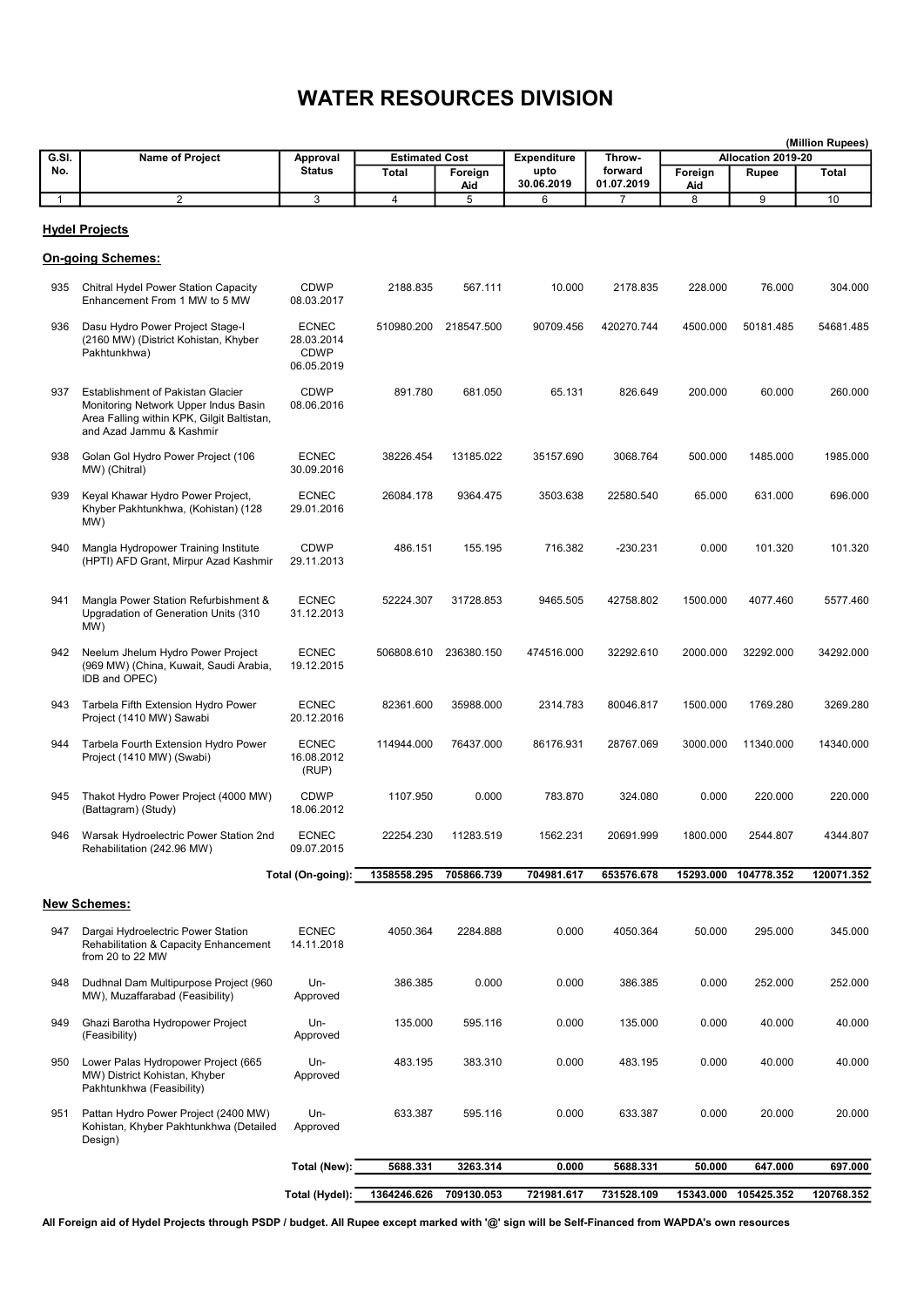| G.SI.        | Name of Project                                                                                                                         | Approval                   | <b>Estimated Cost</b> |          | <b>Expenditure</b> | Throw-          |          | Allocation 2019-20 | (Million Rupees) |
|--------------|-----------------------------------------------------------------------------------------------------------------------------------------|----------------------------|-----------------------|----------|--------------------|-----------------|----------|--------------------|------------------|
| No.          |                                                                                                                                         | <b>Status</b>              | Total                 | Foreign  | upto               | forward         | Foreign  | Rupee              | <b>Total</b>     |
| $\mathbf{1}$ | $\overline{2}$                                                                                                                          | 3                          | 4                     | Aid<br>5 | 30.06.2019<br>6    | 01.07.2019<br>7 | Aid<br>8 | 9                  | 10               |
|              |                                                                                                                                         |                            |                       |          |                    |                 |          |                    |                  |
|              | Water Sector                                                                                                                            |                            |                       |          |                    |                 |          |                    |                  |
|              | <b>On-going Schemes:</b>                                                                                                                |                            |                       |          |                    |                 |          |                    |                  |
| 952          | Abato, Daisara & Sanazala Dams,<br>Chaman                                                                                               | CDWP<br>19.09.2017         | 264.341               | 0.000    | 150.000            | 114.341         | 0.000    | 114.341            | 114.341          |
| 953          | Balochistan Effluent Disposal into<br>RBOD.I (RBOD-III), Jafarabad,                                                                     | <b>ECNEC</b><br>26.07.2017 | 10804.540             | 0.000    | 7861.216           | 2943.324        | 0.000    | 1500.000           | 1500.000         |
| 954          | Channelization of Deg Nullah Punjab<br>(Federal share Rs. 2107.556 and<br>Rs. 242.997 Provincial)                                       | <b>CDWP</b><br>04.08.2016  | 2107.560              | 0.000    | 1716.000           | 391.560         | 0.000    | 391.560            | 391.560          |
| 955          | Construction of 100 small dams in Tehsil<br>Dobandi, Gulistan Chaman, Balochistan                                                       | <b>CDWP</b><br>17.01.2017  | 1591.564              | 0.000    | 440.000            | 1151.564        | 0.000    | 300.000            | 300.000          |
| 956          | Construction of 20 Nos. Small Dams in<br>Khyber Pakhtunkhwa (Zamir Gul Dam<br>Kohat and Bada Dam Swabi)                                 | <b>CDWP</b><br>11.04.2005  | 1933.832              | 0.000    | 1262.492           | 671.340         | 0.000    | 200.000            | 200.000          |
| 957          | Construction of 200 small check dams<br>for Groundwater Recharge of Quetta                                                              | <b>CDWP</b><br>29.03.2018  | 298.368               | 0.000    | 135.000            | 163.368         | 0.000    | 163.368            | 163.368          |
| 958          | Construction of 200 Small Dams in Killa<br>Abdullah, Gulistan and Dobandai Tehsils                                                      | <b>CDWP</b><br>29.10.2017  | 2937.520              | 0.000    | 170.000            | 2767.520        | 0.000    | 300.000            | 300.000          |
| 959          | Construction of Basool Dam, Tehsil<br>Ormara, District Gwadar                                                                           | <b>ECNEC</b><br>09.07.2015 | 9636.000              | 0.000    | 2803.000           | 6833.000        | 0.000    | 1100.000           | 1100.000         |
| 960          | Construction of Bhundaro Storage Dam<br>Angeera Zehri Area, District Khuzdar                                                            | <b>CDWP</b><br>29.03.2018  | 400.000               | 0.000    | 70.000             | 330.000         | 0.000    | 100.000            | 100.000          |
| 961          | Construction of Bohir Mass Storage Dam                                                                                                  | <b>CDWP</b><br>29.03.2018  | 89.780                | 0.000    | 37.500             | 52.280          | 0.000    | 52.280             | 52.280           |
| 962          | Construction of Cherah Dam<br>Rawalpindi/Islamabad (Federal share<br>Rs. 2653.610 Million and Rs. 2653.610<br>Million Provincial share) | <b>ECNEC</b><br>30.03.2009 | 2653.610              | 0.000    | 776.762            | 1876.848        | 0.000    | 50.000             | 50.000           |
| 963          | Construction of Dam at Aghburg Area<br>Quetta                                                                                           | <b>CDWP</b><br>29.03.2018  | 150.000               | 0.000    | 85.000             | 65.000          | 0.000    | 65.000             | 65.000           |
| 964          | Construction of Dosi Dam, Gwadar                                                                                                        | <b>CDWP</b><br>29.03.2018  | 475.904               | 0.000    | 70.000             | 405.904         | 0.000    | 100.000            | 100.000          |
| 965          | Construction of Garah Storage Dam<br>Tehsil Wadh, District Khuzdar                                                                      | CDWP<br>29.03.2018         | 462.160               | 0.000    | 86.800             | 375.360         | 0.000    | 100.000            | 100.000          |
| 966          | <b>Construction of Ghabir Dam Chakwal</b><br>(Federal share Rs. 5209.470 Fed share<br>and Rs. 446.023 Provincial)                       | <b>ECNEC</b><br>04.09.2015 | 5655.493              | 0.000    | 1360.000           | 4295.493        | 0.000    | 300.000            | 300.000          |
| 967          | Construction of Kangori Storage Dam<br>Shah Noorani Area, Tehsil Wadh,<br>District Khuzdar                                              | <b>CDWP</b><br>29.03.2018  | 94.350                | 0.000    | 70.000             | 24.350          | 0.000    | 24.350             | 24.350           |
| 968          | Construction of Khaisar Patti Delay<br>Action Dam, District Noshki                                                                      | <b>CDWP</b><br>29.03.2018  | 113.370               | 0.000    | 100.000            | 13.370          | 0.000    | 13.370             | 13.370           |
| 969          | Construction of Khazeena Dam Zamri,<br>Muskhail                                                                                         | <b>CDWP</b><br>29.03.2018  | 276.200               | 0.000    | 75.000             | 201.200         | 0.000    | 201.200            | 201.200          |
| 970          | Construction of Mangi Dam, Quetta                                                                                                       | <b>ECNEC</b><br>08.03.2016 | 9334.078              | 0.000    | 2070.000           | 7264.078        | 0.000    | 100.000            | 100.000          |
| 971          | Construction of Mara Tangi Dam, District<br>Loralai                                                                                     | <b>CDWP</b><br>03.05.2017  | 450.000               | 0.000    | 100.000            | 350.000         | 0.000    | 100.000            | 100.000          |
| 972          | Construction of Papin Dam<br>Punjab(Federal share Rs. 3303.540 and<br>Rs. 2004.190 Provincial)                                          | <b>ECNEC</b><br>19.01.2018 | 3303.540              | 0.000    | 140.000            | 3163.540        | 0.000    | 58.440             | 58.440           |
| 973          | Construction of Pissijal Dam and<br>Command Area Development, Khuzdar                                                                   | <b>CDWP</b><br>09.03.2017  | 250.000               | 0.000    | 160.000            | 90.000          | 0.000    | 90.000             | 90.000           |
| 974          | Construction of Reko Delay Action Dam<br>District Noshki                                                                                | <b>CDWP</b><br>29.03.2018  | 50.650                | 0.000    | 37.500             | 13.150          | 0.000    | 13.150             | 13.150           |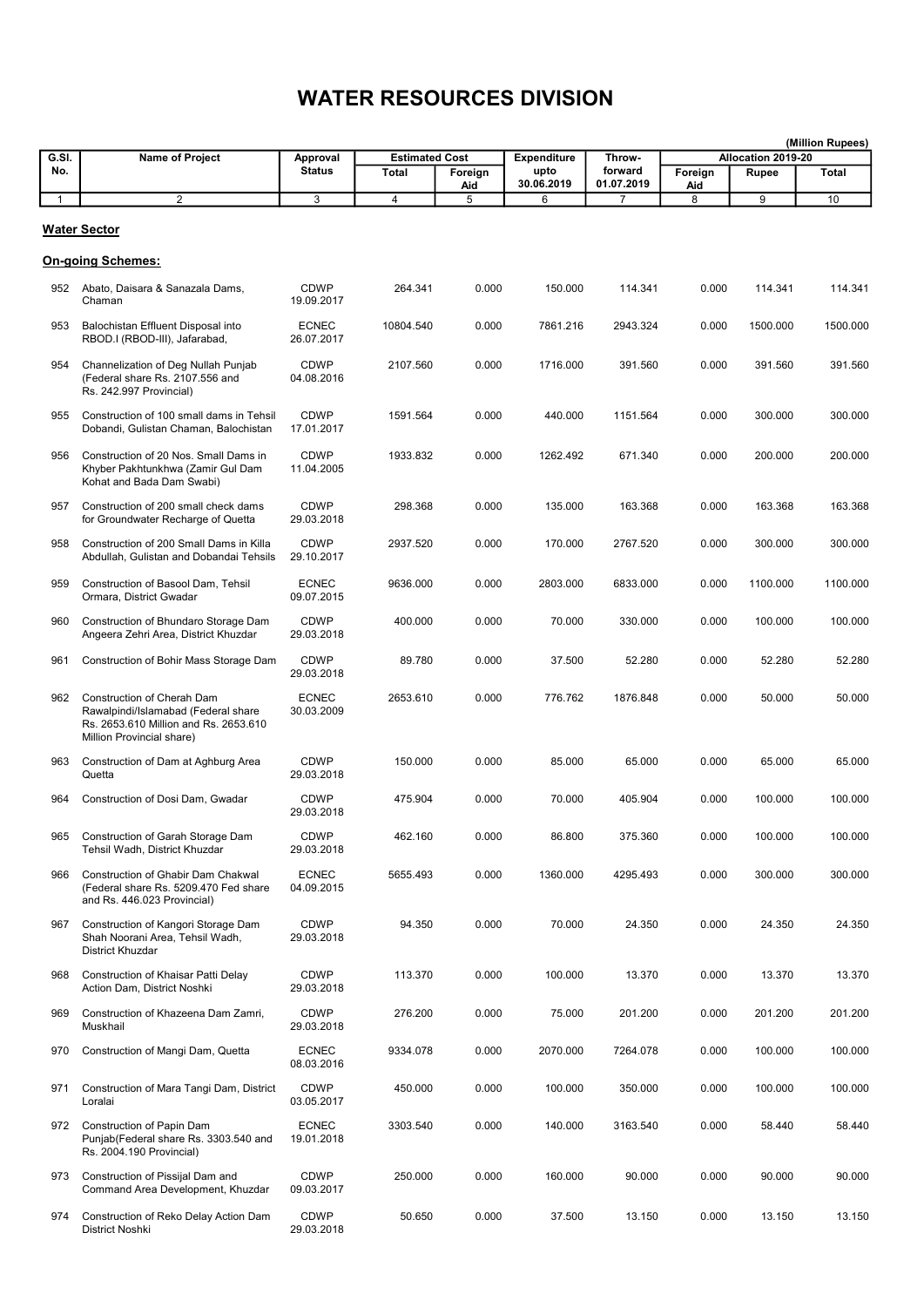| G.SI. | <b>Name of Project</b>                                                                                                                                    | Approval                                                  | <b>Estimated Cost</b> |            | <b>Expenditure</b> | Throw-          |          | Allocation 2019-20 | (Million Rupees) |
|-------|-----------------------------------------------------------------------------------------------------------------------------------------------------------|-----------------------------------------------------------|-----------------------|------------|--------------------|-----------------|----------|--------------------|------------------|
| No.   |                                                                                                                                                           | <b>Status</b>                                             | Total                 | Foreign    | upto               | forward         | Foreign  | Rupee              | <b>Total</b>     |
| 1     | 2                                                                                                                                                         | 3                                                         | 4                     | Aid<br>5   | 30.06.2019<br>6    | 01.07.2019<br>7 | Aid<br>8 | 9                  | 10               |
| 975   | Construction of Sanam, Palai and<br><b>Kundal Dams</b>                                                                                                    | <b>CDWP</b><br>29.11.2013                                 | 4280.931              | 0.000      | 3399.415           | 881.516         | 0.000    | 50.000             | 50.000           |
| 976   | <b>Construction of Small Dams in District</b><br>Mansehra KPK                                                                                             | <b>CDWP</b><br>11.04.2017                                 | 2885.644              | 0.000      | 630.000            | 2255.644        | 0.000    | 500.000            | 500.000          |
| 977   | Construction of Small Dams, Delay<br>action Dams, Recharge weirs and ISSO<br>Barrier in Sindh                                                             | <b>CDWP</b><br>12.01.2008                                 | 12211.000             | 0.000      | 6031.000           | 6180.000        | 0.000    | 600.000            | 600.000          |
| 978   | Construction of Small Storage Dams,<br>Yousaf Kach, Rud Mulliazai, District<br>Pishin                                                                     | <b>CDWP</b><br>03.05.2017                                 | 200.000               | 0.000      | 85.000             | 115.000         | 0.000    | 115.000            | 115.000          |
| 979   | Construction of Tuk Storage Dam, Tehsil<br>Wadh, District Khuzdar                                                                                         | <b>CDWP</b><br>29.03.2018                                 | 196.146               | 0.000      | 89.500             | 106.646         | 0.000    | 77.650             | 77.650           |
| 980   | Construction of 100 dams in Balochistan<br>(Package-III 20 Dams)                                                                                          | <b>ECNEC</b><br>30.09.2016                                | 7829.874              | 0.000      | 910.000            | 6919.874        | 0.000    | 1000.000           | 1000.000         |
| 981   | Darwat Dam Project, Jamshoro/Thatta<br>(Fed share Rs. 10,111.31 M, Prov share:<br>Rs. 1656.56 M)                                                          | <b>ECNEC</b><br>22.05.2018                                | 11767.870             | 1980.050   | 8744.964           | 3022.906        | 0.000    | 10.000             | 10.000           |
| 982   | Diamer Basha Dam (Dam Part)                                                                                                                               | <b>ECNEC</b><br>14.11.2018                                | 232000.000            | 154000.000 | 23680.350          | 208319.650      | 0.000    | 16000.000          | 16000.000        |
| 983   | Diamer Basha Dam (Land Acquisition &<br>Resettlement), Chilas, Gilgit-Baltistan                                                                           | <b>ECNEC</b><br>02.03.2015                                | 101372.000            | 0.000      | 86987.600          | 14384.400       | 0.000    | 4000.000           | 4000.000         |
| 984   | Extension of Right Bank Outfall Drain<br>(RBOD-II) from Sehwan to Sea, Dadu &<br>Thatta [Fed:54985, Prov:7000)                                            | <b>ECNEC</b><br>26.07.2017                                | 54985.000             | 0.000      | 42217.000          | 12768.000       | 0.000    | 1500.000           | 1500.000         |
| 985   | Garuk Storage Dam District Kharan                                                                                                                         | <b>ECNEC</b><br>24.11.2017                                | 10511.190             | 0.000      | 1035.000           | 9476.190        | 0.000    | 1345.000           | 1345.000         |
| 986   | Gomal Zam Dam Project, Dera Ismail<br>Khan/South Waziristan Agency (local-<br>7698.118 M, Prov-2206 M,FEC-<br>10721.882M)                                 | <b>ECNEC</b><br>06.03.2014                                | 20626.000             | 10721.822  | 17028.430          | 3597.570        | 1.000    | 0.000              | 1.000            |
| 987   | Indus 21 Water Capacity Building &<br>Advisory Services (World Bank)                                                                                      | <b>ECNEC</b><br>12-1-2015                                 | 7659.060              | 7659.060   | 3510.890           | 4148.170        | 200.000  | 0.000              | 200.000          |
| 988   | Kachhi Canal Project, Dera Bugti,<br>Nasirabad                                                                                                            | <b>ECNEC</b><br>07.03.2017                                | 80352.000             | 0.000      | 73747.197          | 6604.803        | 0.000    | 6604.803           | 6604.803         |
| 989   | Kurram Tangi Dam Project(Kaitu Weir),<br>North Waziristan Agency                                                                                          | <b>ECNEC</b><br>22.04.2016<br>(RUP)                       | 21059.260             | 13282.500  | 3979.876           | 17079.384       | 500.000  | 100.000            | 600.000          |
| 990   | Lower Indus Right Bank Irrigation &<br>Drainage Project (RBOD-I), Kamber,<br>Larkana, Dadu                                                                | <b>ECNEC</b><br>26.7.2017                                 | 17505.018             | 0.000      | 16183.238          | 1321.780        | 0.000    | 1321.780           | 1321.780         |
| 991   | Makhi Farash Link Canal Project<br>(Chotiari Phase-II) for water supply to<br>Thar Coal Project (Rs. 5306.2 Fed Share<br>and Rs. 5306.2 Provincial share) | <b>ECNEC</b><br>04.09.2015                                | 5306.200              | 0.000      | 1764.000           | 3542.200        | 0.000    | 500.000            | 500.000          |
| 992   | Mohmand Dam Hydropower Project<br>(Dam Part)                                                                                                              | <b>ECNEC</b><br>26.04.2018                                | 114285.000            | 71548.864  | 17000.000          | 97285.000       | 0.000    | 15000.000          | 15000.000        |
| 993   | Nai Gaj Dam Project, Dadu [PSDP-<br>24336.83, Prov-1899.20]                                                                                               | <b>ECNEC</b><br>16.08.2012                                | 24336.830             | 0.000      | 13542.519          | 10794.311       | 0.000    | 1590.000           | 1590.000         |
| 994   | Naulong Storage Dam Project, Jhal<br>Magsi, Balochistan                                                                                                   | <b>ECNEC</b><br>16.08.2012<br>(RUP)                       | 18027.091             | 0.000      | 2292.534           | 15734.557       | 0.000    | 800.000            | 800.000          |
| 995   | Normal / Emergent Flood Programme<br>(Yearly based programme-<br>Ongoing/continuous activity)                                                             | Need based<br>Yearly<br>Programme<br>Since<br>$(1977-78)$ |                       |            |                    |                 | 0.000    | 500.000            | 500.000          |
| 996   | Provision of Groundwater for Industrial<br>sector Balochistan (Gwadar)                                                                                    | <b>CDWP</b><br>21.01.2011                                 | 839.294               | 0.000      | 648.929            | 190.365         | 0.000    | 190.365            | 190.365          |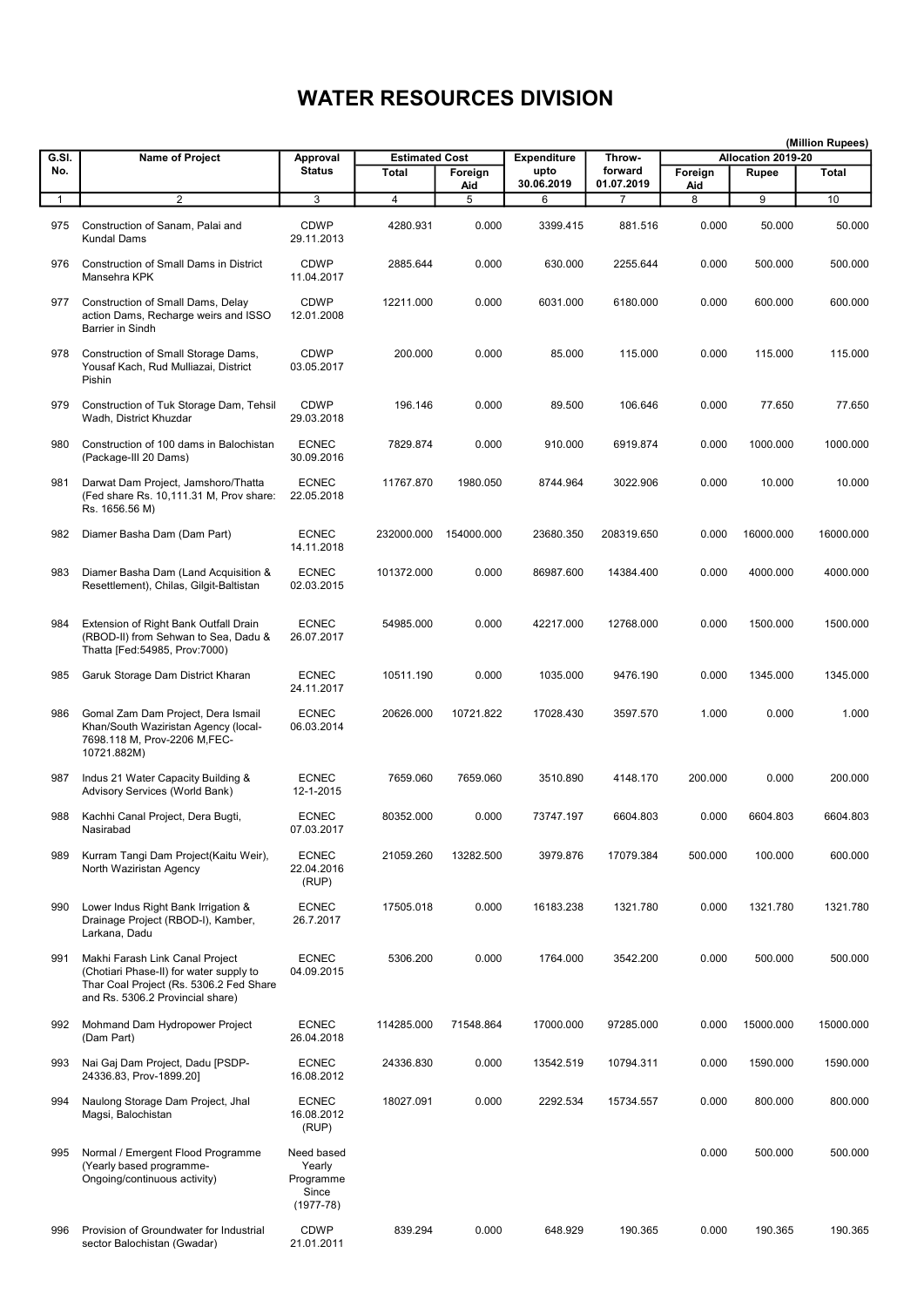| G.SI. | Name of Project                                                                                                                                                                 |                                     | <b>Estimated Cost</b> |            | <b>Expenditure</b> | Throw-          |          | Allocation 2019-20 | (Million Rupees) |
|-------|---------------------------------------------------------------------------------------------------------------------------------------------------------------------------------|-------------------------------------|-----------------------|------------|--------------------|-----------------|----------|--------------------|------------------|
| No.   |                                                                                                                                                                                 | Approval<br><b>Status</b>           | Total                 | Foreign    | upto               | forward         | Foreign  | Rupee              | <b>Total</b>     |
| 1     | 2                                                                                                                                                                               | 3                                   | 4                     | Aid<br>5   | 30.06.2019<br>6    | 01.07.2019<br>7 | Aid<br>8 | 9                  | 10               |
| 997   | Rainee Canal Project (Phase-I & II),<br>Ghotki.Sukkur                                                                                                                           | <b>ECNEC</b><br>18.02.2004          | 18861.600             | 0.000      | 17784.700          | 1076.900        | 0.000    | 500.000            | 500.000          |
| 998   | Raising of Baran Dam Bannu (Fed share<br>Rs. 3867.248 million and Rs. 1289.082<br>million provincial share)                                                                     | <b>ECNEC</b><br>29.08.2017          | 3867.248              | 0.000      | 460.000            | 3407.248        | 0.000    | 600.000            | 600.000          |
| 999   | Raising of Mangla Dam Project, Mangla,<br>Mirpur (AJ&K)                                                                                                                         | <b>ECNEC</b><br>23.09.2014<br>(RUP) | 96855.000             | 0.000      | 96713.176          | 141.824         | 0.000    | 141.824            | 141.824          |
| 1000  | <b>Remedial Measures to Control</b><br>Waterlogging due to Muzaffargarh and<br><b>TP Link Canal</b>                                                                             | <b>ECNEC</b><br>13.09.2013          | 8565.288              | 0.000      | 7499.463           | 1065.825        | 0.000    | 1065.825           | 1065.825         |
| 1001  | Remodeling of Warsak Canal System in<br>Peshawar & Nowsehra District. (Fed<br>Share Rs. 5568.79 million and Rs.<br>5568.79 million provincial share)                            | <b>ECNEC</b><br>06.10.2017          | 5568.790              | 0.000      | 4671.280           | 897.510         | 0.000    | 200.000            | 200.000          |
|       | 1002 Research studies on drainage land<br>reclamation water management and use<br>of drainage water IWARSI, MONA, LIM                                                           | <b>CDWP</b><br>03.05.2017           | 441.889               | 0.000      | 79.940             | 361.949         | 0.000    | 100.000            | 100.000          |
| 1003  | Small Dams in Tehsil Khaligabad, Kalat                                                                                                                                          | CDWP<br>30.3.2016                   | 300.000               | 0.000      | 270.000            | 30.000          | 0.000    | 30.000             | 30.000           |
| 1004  | Toiwar / Batozai Storage Dam                                                                                                                                                    | <b>ECNEC</b><br>16.08.2012          | 4344.740              | 0.000      | 4334.957           | 9.783           | 0.000    | 9.783              | 9.783            |
| 1005  | Uch Wani Chutair Ziarat                                                                                                                                                         | <b>CDWP</b><br>09.03.2017           | 300.000               | 0.000      | 160.000            | 140.000         | 0.000    | 140.000            | 140.000          |
| 1006  | Umarzai Dam, Pishin                                                                                                                                                             | <b>CDWP</b><br>03.05.2017           | 150.000               | 0.000      | 65.000             | 85.000          | 0.000    | 85.000             | 85.000           |
| 1007  | Wam Tangi Hamai                                                                                                                                                                 | <b>CDWP</b><br>09.03.2017           | 300.000               | 0.000      | 160.000            | 140.000         | 0.000    | 140.000            | 140.000          |
| 1008  | Irrigation System Rehabilitation Project,<br>Punjab, (Phase-I)                                                                                                                  | <b>ECNEC</b><br>07.01.2004          | 19519.000             | 0.000      | 7931.000           | 11588.000       | 0.000    | 106.400            | 106.400          |
| 1009  | Lining of Distributaries and Minors in<br>Sindh                                                                                                                                 | <b>ECNEC</b><br>30.03.2009          | 13828.322             | 0.000      | 9096.000           | 4732.322        | 0.000    | 106.400            | 106.400          |
|       | 1010 Lining of Irrigation Channels<br>(Distributaries & Minors) in Punjab                                                                                                       | <b>ECNEC</b><br>07.01.2004          | 30996.200             | 0.000      | 7735.000           | 23261.200       | 0.000    | 106.400            | 106.400          |
|       | 1011 Rehabilitation of irrigation System in<br>Khyber Pakhtunkhwa                                                                                                               | <b>ECNEC</b><br>23.08.2006          | 8484.229              | 0.000      | 5185.000           | 3299.229        | 0.000    | 106.400            | 106.400          |
|       | 1012 Revamping / Rehabilitation of Irrigation &<br>Drainage System of Sindh                                                                                                     | <b>ECNEC</b><br>26.07.2017          | 16795.000             | 0.000      | 13536.650          | 3258.350        | 0.000    | 106.400            | 106.400          |
|       |                                                                                                                                                                                 | Total (On-going):                   | 1030745.574           | 259192.296 | 518965.878         | 511779.696      | 701.000  | 60786.089          | 61487.089        |
|       | <b>New Schemes:</b>                                                                                                                                                             |                                     |                       |            |                    |                 |          |                    |                  |
|       | 1013 Chashma Right Bank 1st Lift cum<br>Gravity Project (Feasibility)                                                                                                           | Un-Approved                         | 200.000               | 0.000      | 0.000              | 200.000         | 0.000    | 100.000            | 100.000          |
|       | 1014 Construction / Rehabilitation of Kas<br>Umar Khan Barrage and Canal System<br>District Mianwali                                                                            | Un-<br>Approved                     | 10000.000             | 0.000      | 0.000              | 10000.000       | 0.000    | 1000.000           | 1000.000         |
|       | 1015 Construction and Improvement of<br>Irrigation Infrastructure including Flood<br>Protection Work, Channels, Roads, Tube<br>wells & Crossing Facilities in District<br>Swabi | Un-Approved                         | 928.825               | 0.000      | 0.000              | 928.825         | 0.000    | 100.000            | 100.000          |
|       | 1016 Construction of 10 N0s Small Storage/<br>Check Dams Arenji Area Wadh District<br>Khuzdar                                                                                   | Un-Approved                         | 504.430               | 0.000      | 0.000              | 504.430         | 0.000    | 110.000            | 110.000          |
|       | 1017 Construction of 100 Dams in Different<br>Areas / Districts of Balochistan (Package-<br>IV)                                                                                 | Un-<br>Approved                     | 9970.000              | 0.000      | 0.000              | 9970.000        | 0.000    | 100.000            | 100.000          |
|       | 1018 Construction of Anjeeri Storage/Delay<br><b>Action Dam District Nushki</b>                                                                                                 | Un-Approved                         | 119.000               | 0.000      | 0.000              | 119.000         | 0.000    | 26.000             | 26.000           |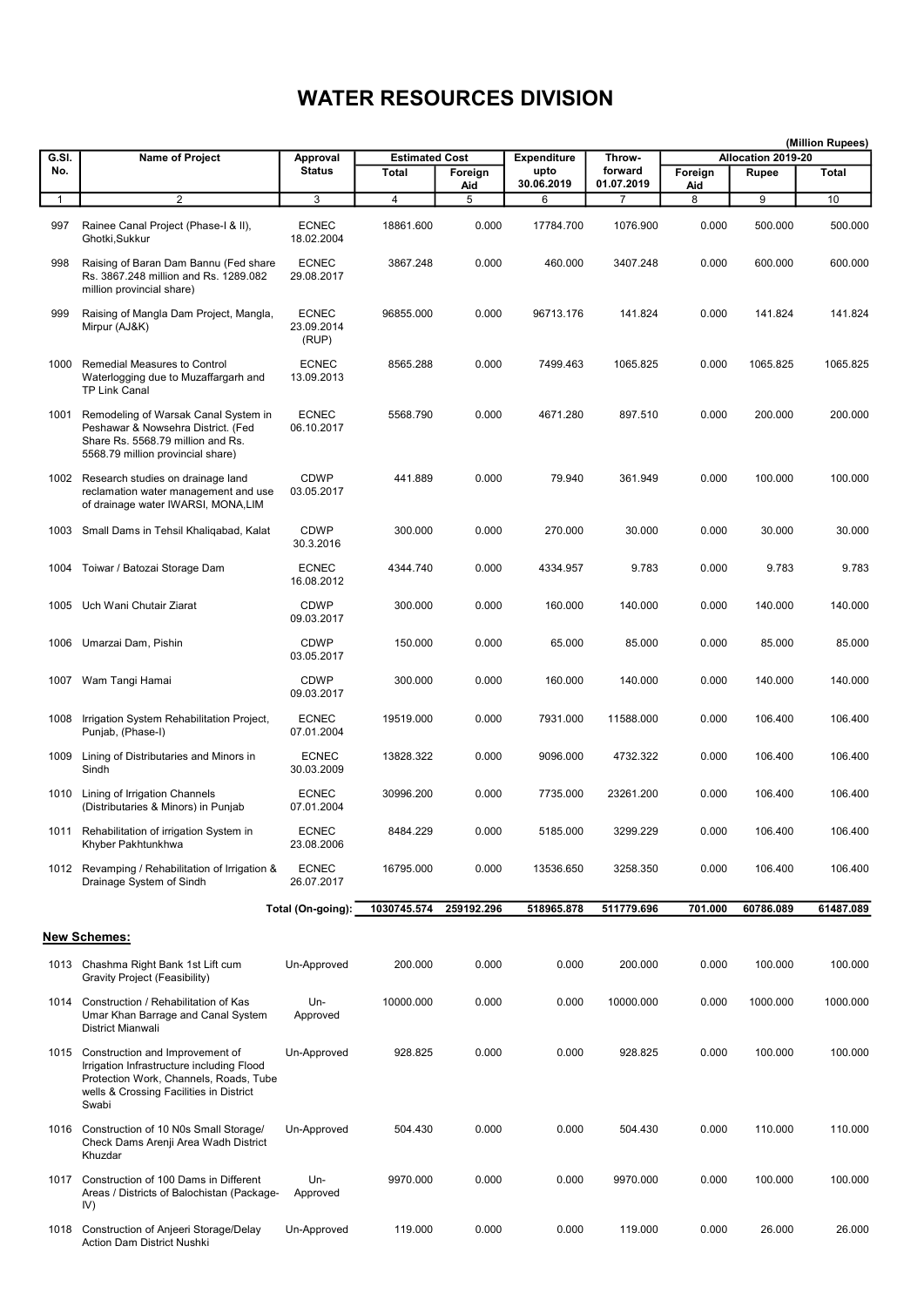|                      |                                                                                              |                           |                                |            |                            |                   |            |                             | (Million Rupees) |
|----------------------|----------------------------------------------------------------------------------------------|---------------------------|--------------------------------|------------|----------------------------|-------------------|------------|-----------------------------|------------------|
| G.SI.<br>No.         | Name of Project                                                                              | Approval<br><b>Status</b> | <b>Estimated Cost</b><br>Total | Foreign    | <b>Expenditure</b><br>upto | Throw-<br>forward | Foreign    | Allocation 2019-20<br>Rupee | <b>Total</b>     |
|                      | $\overline{2}$                                                                               | 3                         | 4                              | Aid        | 30.06.2019<br>6            | 01.07.2019        | Aid        | 9                           | 10               |
| $\mathbf{1}$<br>1019 | Construction of Azdha Khol<br>Storage/Delay Action Dam District<br>Chagai & Nushki           | Un-Approved               | 123.000                        | 5<br>0.000 | 0.000                      | 7<br>123.000      | 8<br>0.000 | 20.000                      | 20.000           |
|                      | 1020 Construction of Baghi Storage / Delay<br>Action Dam Kishingi Area, District<br>Naushki  | Un-<br>Approved           | 110.000                        | 0.000      | 0.000                      | 110.000           | 0.000      | 55.000                      | 55.000           |
| 1021                 | Construction of Bugmcadwan<br>Storage/Delay Action Dam District<br>Chagai                    | Un-Approved               | 221.000                        | 0.000      | 0.000                      | 221.000           | 0.000      | 20.000                      | 20.000           |
| 1022                 | Construction of Chashma Akhor Khel<br>Dam, Distt. Karak                                      | Un-approved               | 1600.000                       | 0.000      | 0.000                      | 1600.000          | 0.000      | 400.000                     | 400.000          |
| 1023                 | <b>Construction of Dasht River Flood</b><br>Irrigation Scheme, District Gwadar               | Un-Approved               | 400.000                        | 0.000      | 0.000                      | 400.000           | 0.000      | 80.000                      | 80.000           |
| 1024                 | Construction of Delay Action Dam at<br>Hannaorak, Quetta                                     | Un-Approved               | 100.000                        | 0.000      | 0.000                      | 100.000           | 0.000      | 20.000                      | 20.000           |
| 1025                 | Construction of Delay Action Dam at<br>Sarghundgi District Quetta                            | Un-Approved               | 50.000                         | 0.000      | 0.000                      | 50.000            | 0.000      | 5.000                       | 5.000            |
| 1026                 | Construction of Delay Action Dam at<br>Westren Bypass Akhtarabad, Quetta                     | Un-Approved               | 50.000                         | 0.000      | 0.000                      | 50.000            | 0.000      | 5.000                       | 5.000            |
| 1027                 | Construction of Delay Action Dam at<br>Zarkhune District Quetta                              | Un-Approved               | 100.000                        | 0.000      | 0.000                      | 100.000           | 0.000      | 20.000                      | 20.000           |
| 1028                 | Construction of Delay Action Dams in<br>Siaro Hazar Ganji Nall Area of District<br>Khuzdar   | Un-Approved               | 950.000                        | 0.000      | 0.000                      | 950.000           | 0.000      | 150.000                     | 150.000          |
| 1029                 | Construction of Feeding Canal to<br>Manchar Lake to Eradicate<br>Contamination (Feasibility) | Un-approved               | 200.000                        | 0.000      | 0.000                      | 200.000           | 0.000      | 100.000                     | 100.000          |
| 1030                 | Construction of Gendar Storage/Delay<br>Action Dam Kishing Area Nushki                       | Un-Approved               | 150.000                        | 0.000      | 0.000                      | 150.000           | 0.000      | 20.000                      | 20.000           |
| 1031                 | Construction of Hushbalo Dam District<br>Mastung                                             | Un-Approved               | 350.000                        | 0.000      | 0.000                      | 350.000           | 0.000      | 70.000                      | 70.000           |
|                      | 1032 Construction of Jatti Small Storage Dam<br>Lop Area Wadh District Khuzdar               | Un-Approved               | 70.000                         | 0.000      | 0.000                      | 70.000            | 0.000      | 20.000                      | 20.000           |
| 1033                 | Construction of Juli Storage/ Delay<br>Action Dam at Boting District Chagai                  | Un-Approved               | 244.740                        | 0.000      | 0.000                      | 244.740           | 0.000      | 20.000                      | 20.000           |
| 1034                 | Construction of Karudi Storage/Delay<br>Action Dam District Chagai                           | Un-Approved               | 131.000                        | 0.000      | 0.000                      | 131.000           | 0.000      | 20.000                      | 20.000           |
|                      | 1035 Construction of Khattak Banda Dam,<br>Shakar Dara District Kohat                        | Un-approved               | 1400.000                       | 0.000      | 0.000                      | 1400.000          | 0.000      | 300.000                     | 300.000          |
|                      | 1036 Construction of Koh-e-Mahium Storage /<br>Delay Action Dam in District Chagai           | Un-<br>Approved           | 350.000                        | 0.000      | 0.000                      | 350.000           | 0.000      | 100.000                     | 100.000          |
| 1037                 | Construction of Makh Banda Dam,<br>District Karak                                            | Un-approved               | 900.000                        | 0.000      | 0.000                      | 900.000           | 0.000      | 200.000                     | 200.000          |
| 1038                 | <b>Construction of Mashkicha</b><br>Storage/Delay Action Dam District<br>Chagai              | Un-Approved               | 158.000                        | 0.000      | 0.000                      | 158.000           | 0.000      | 20.000                      | 20.000           |
| 1039                 | Construction of Mashraqi Koh-e-Sultan<br>Storage/ Delay Action Dam at District<br>Chagai     | Un-Approved               | 80.000                         | 0.000      | 0.000                      | 80.000            | 0.000      | 5.000                       | 5.000            |
| 1040                 | Construction of Peer Bari Storage Dam<br>at Kach, Distt. Khuzdar                             | Un-<br>Approved           | 128.500                        | 0.000      | 0.000                      | 128.500           | 0.000      | 50.000                      | 50.000           |
| 1041                 | Construction of Pezu Dam Project<br>District Lakki Marwat                                    | Un-Approved               | 758.462                        | 0.000      | 0.000                      | 758.462           | 0.000      | 250.000                     | 250.000          |
|                      | 1042 Construction of Posti Storage/ Delay<br>Action Dam at Boolo Arbab in District<br>Chagai | Un-Approved               | 123.130                        | 0.000      | 0.000                      | 123.130           | 0.000      | 20.000                      | 20.000           |